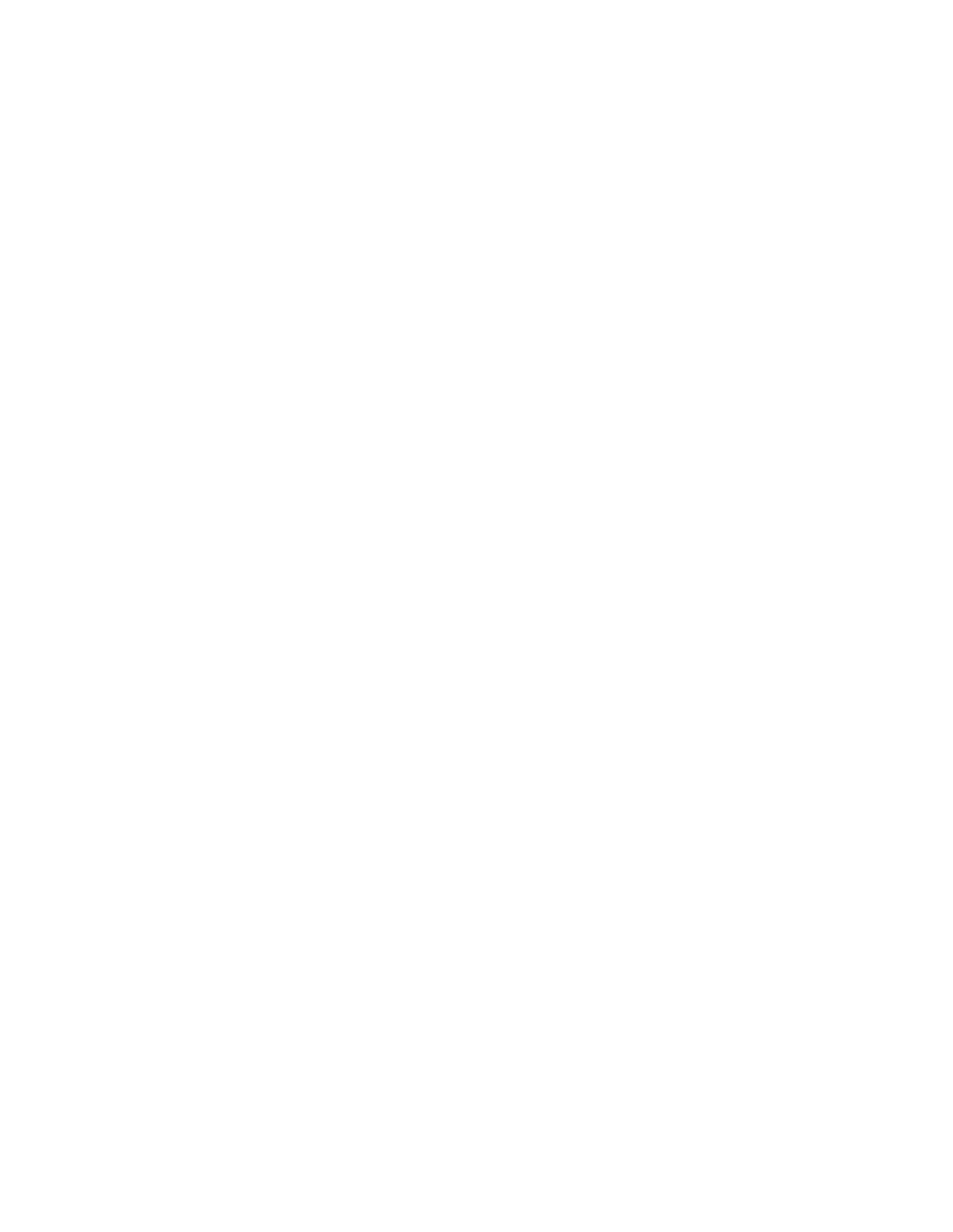### **Seattle Design Guidelines For Link Light Rail Royal Brougham and Lander Stations**

August 30, 2000 Director's Rule 20-2000

**CityDesign** Seattle Department of Design, Construction and Land Use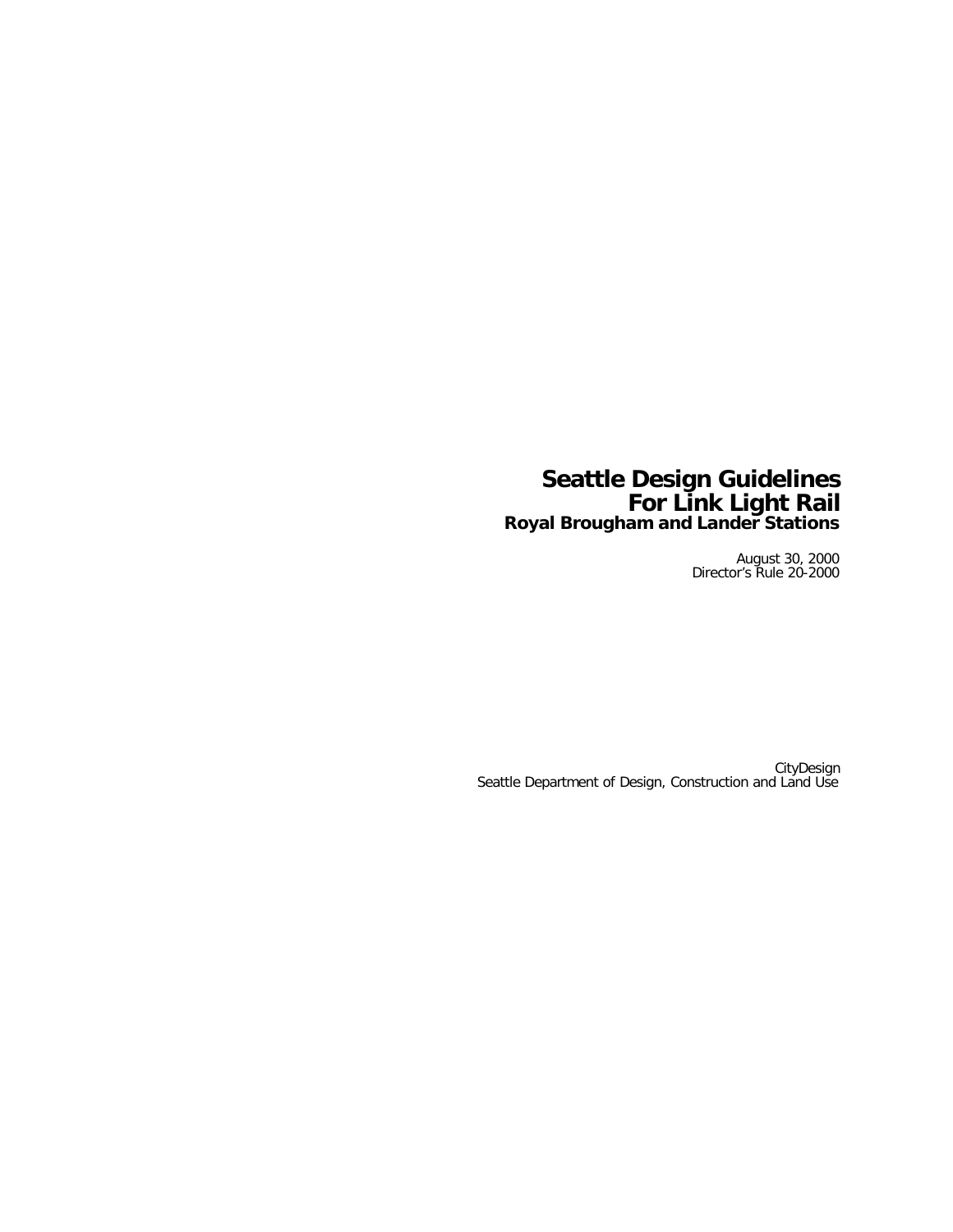# **Introduction**

#### **Purpose of Seattle Design Guidelines for Link Light Rail**

The purpose of the Seattle Design Guidelines for Link Light Rail is to guide the development of the public spaces encompassed by the Link light rail project. This involves two elements:

- 1. ensuring that development of Link light rail is in keeping with sound urban design principles and mutually-agreed upon expectations for each station; and
- 2. directing the development of improvements to the public spaces around light rail stations and facilities, which are integral to Link's operation and success.

The Guidelines are being prepared in two phases: this first phase includes guidelines for only the Royal Brougham and Lander stations. Guidelines for the remaining stations in the Link system will be prepared later this year. The Guidelines set the standards by which Link and related public improvements can be evaluated during the design, permit review, and construction process.

Another important aspect of light rail is the use and development of private property adjacent to and near stations. A successful relationship between adjacent land use and light rail is synergistic—each supports the other. While this document does not include design guidelines for transit-oriented development, that issue is currently addressed by the City's existing Design Guidelines for multifamily and commercial buildings.

#### **Who Can Use The Guidelines?**

The Guidelines are intended to be used primarily by City staff in reviewing Sound Transit project drawings and plans during the permitting process. However, they may also be useful to Sound Transit in the post-30% design phase as a succinct reiteration of Light Rail Review Panel recommendations and guidance from City staff to date. The public may also be interested to see the criteria by which Link designs will be evaluated, inasmuch as the Guidelines reflect many of the ideas raised in community meetings over the last two years. Lastly, since the Guidelines address some of the same issues encompassed by the City's Station Area Planning Action Packages for each station, they may also be useful to those implementing Station Area Planning recommendations and neighborhood plans.

#### **How the Guidelines Were Developed**

The substance of the Guidelines was drawn from the following:

- in-house expertise from the CityDesign Office of the Seattle Department of Design, Construction, and Land Use;
- the Seattle Light Rail Review Panel "Scope Briefing Progress Report/July 1999," "Concept Design Progress Report/December 1999," and specific recommendations made at regular Panel meetings reviewing Link station design work held during 1999 and 2000;
- ß Sound Transit "Urban Design Guidelines," draft dated May 5, 2000; and
- ß City of Seattle Station Area Planning "Action Packages," produced during the spring of 2000.

The Guidelines were prepared by a team comprised of City and Sound Transit staff, working under the direction of CityDesign and the Light Rail Review Panel. The team met regularly during the spring and summer of 2000 to review draft guidelines, creating a Draft Joint DCLU and Seatran Director's Rule for Seattle Design Guidelines for Link Light Rail, Royal Brougham and Lander Stations. After a public comment period ending Wednesday, July 19, 2000, the document was revised as needed to reflect community input, and distributed to the Sound Transit Board, City of Seattle Mayor and Council, City and Sound Transit staff, and interested members of the public. Later this summer, guidelines for the remaining stations in the Link system will be developed and similarly made available for public review prior to adoption as a joint Director's Rule.

#### **Authority**

The Link Design Guidelines have been adopted by the Seattle Light Rail Review Panel and formalized as a Joint DCLU and Seatran Director's Rule, with the result that Link permits will be conditioned upon all design work meeting the intent of these Guidelines. Although additional site-specific negotiations will still likely occur throughout permitting and construction, the Guidelines will nonetheless provide a baseline for design quality from which those negotiations can proceed.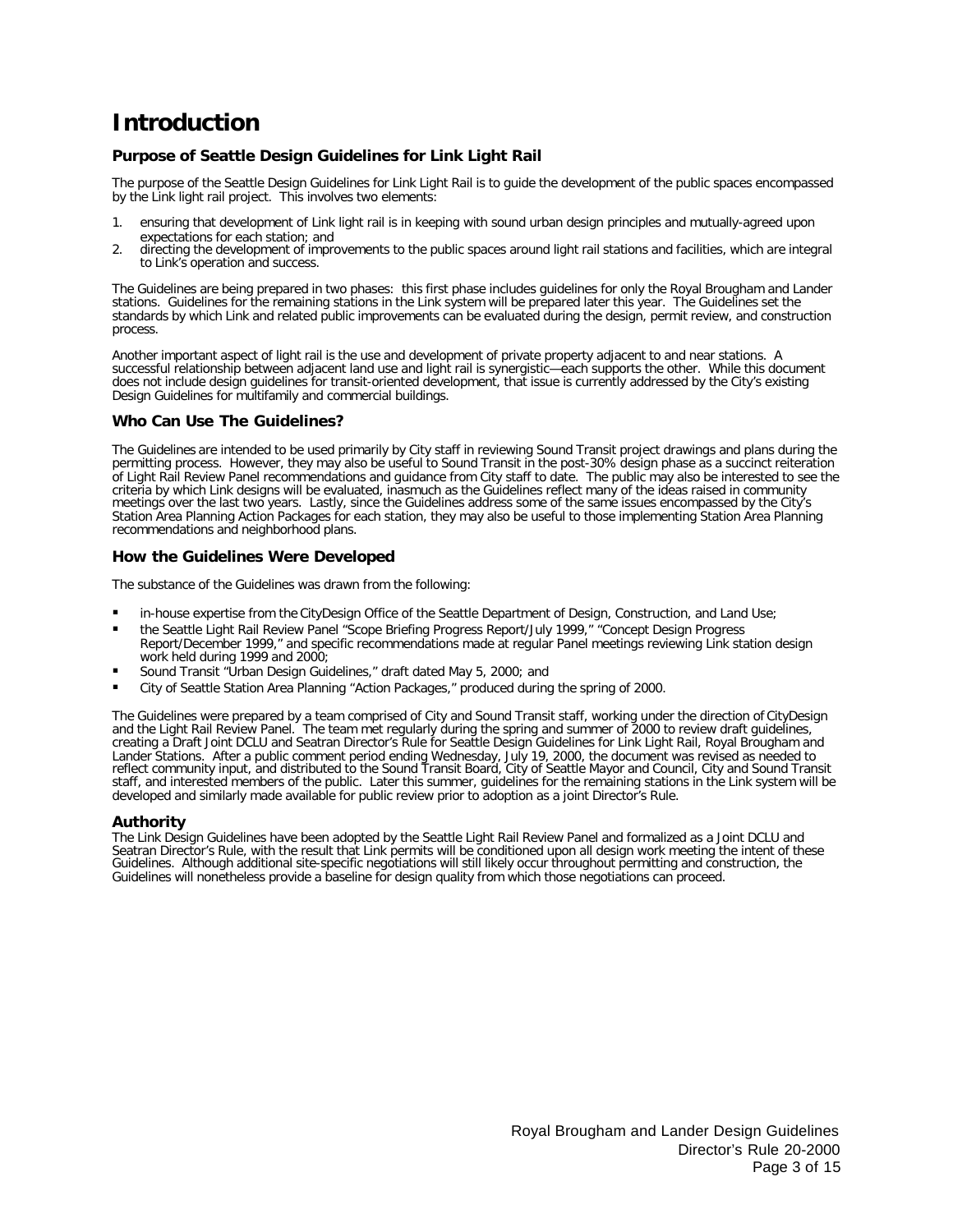## **Organization of the Design Guidelines**

The Guidelines include the following elements for each station:

- 1. **Key Urban Design Issues**—a summary of the key issues for each station, providing the reader with a good understanding of the circumstances surrounding each station, and therefore a better grasp of its particular constraints and opportunities.
- 2. **Vision**—a concise statement of the overall vision for each station that sets the tone for the Guidelines that follow. Although there are similarities in the vision for all stations (for example, making the pedestrian a priority), these vision statements attempt to distill the "essence" of each station into a clear statement of intent that can be referred to as needed when questions arise during implementation of Design Guidelines. Each vision statement has been crafted from various existing materials reflecting earlier community input and discussion.
- 3. **Design Guidelines**—The Guidelines address several categories of issues, from the large to small scale, including site planning, streetscape compatibility, linkages, user comfort, and the "fine grain" of materials and finishes. Although there is often overlap between the categories, issues are generally addressed as listed below:

**Site Planning guidelines** focus on the how the project is arranged in 2 dimensions—the functional and aesthetic relationship of the project to its context, as well as the relationships between site features within the project. The project site may be a station and surrounding area, or the trackway between stations. Issues raised within this section include:

- **Existing and probable patterns of development**
- Open space
- ß Transportation and circulation patterns
- **Views**

**Streetscape Compatibility guidelines** focus on the scale and character of project features, and address issues including:

- **Height, bulk, and scale**
- **EXECUTE:** Architectural elements such as roofs, windows, etc.
- **EXECUTE:** Streetscape and other public realm improvements beyond the station, but supporting Link
- **Landscaping**
- **Public art**

**Linkages guidelines** focus on the connections and transitions from one site element to another and, as such, include elements outside the scope of the Link light rail project, but within the station area and therefore relevant to the success of Link. Within this document linkage-related guidelines are separated out to highlight:

- **•** Pedestrian and bicycle circulation
- **Bus connections and transfer points**
- ß Wayfinding including station visibility, site information, and identifying signage
- ß ADA compliance, accessibility for all

**User Comfort guidelines** address the physical and psychological comfort provided by the Link system to passengers, pedestrians, cyclists, and other users of the system. Elements of user comfort include:

- **Safety and security**
- **Lighting**
- Station amenities

**Materials and Finishes guidelines** address the "micro scale" of design, and focus on the durability, comfort, and timelessness of the materials and finishes for each light rail element. Issues covered by these guidelines include:

- Vandalism and wear and tear
- **Sustainability**
- **Maintenance**

Director's Rule 20-2000 Royal Brougham and Lander Design Guidelines Page 4 of 15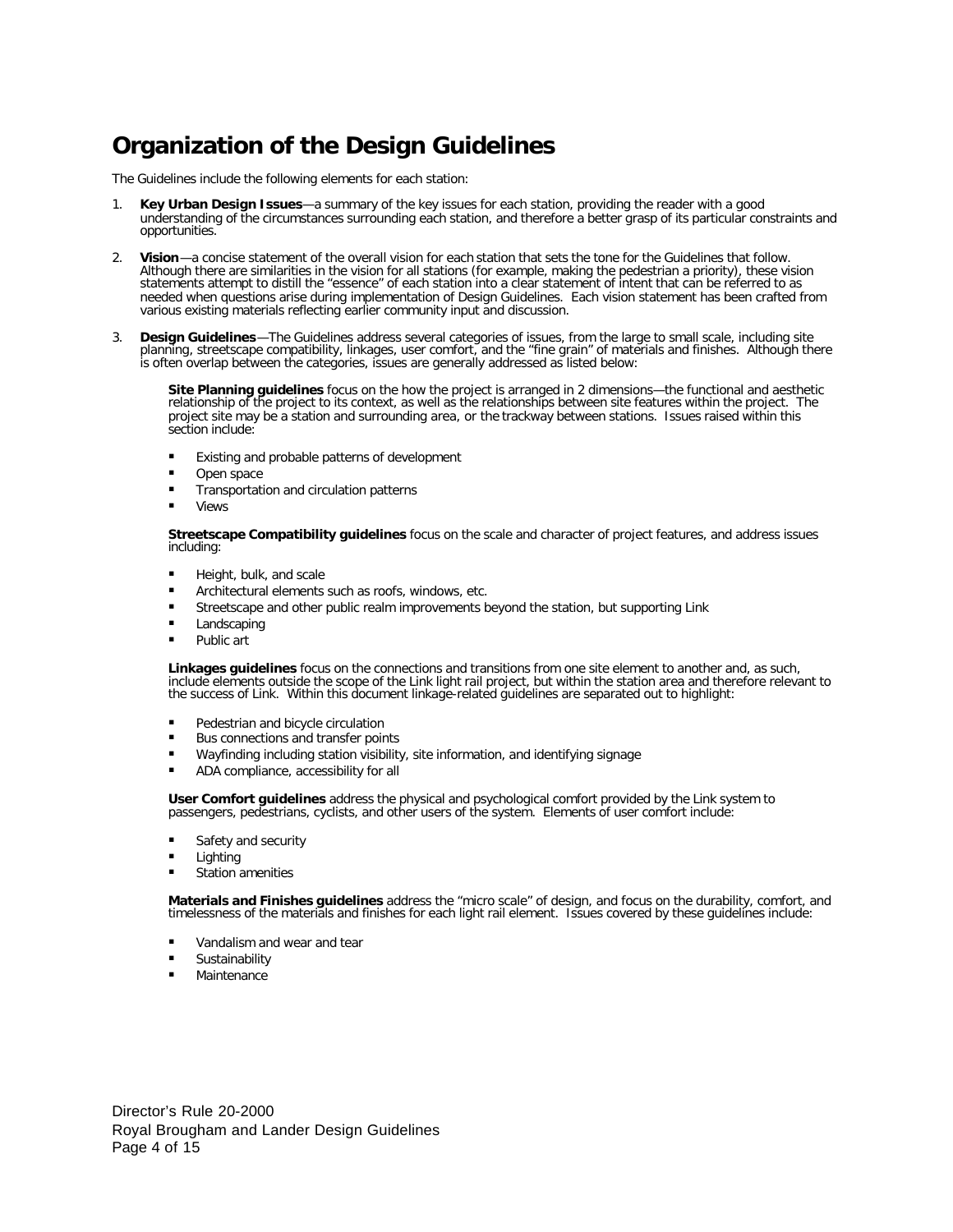# Design Guidelines for Royal Brougham Station

### **Vision for Royal Brougham Station**

The Royal Brougham station is located in a environment dominated by large-scale industrial buildings, sport stadiums, and transportation infrastructure. For southbound riders, this will be the first at-grade station since leaving the University District. After traveling a short distance to the Lander station, the line heads east and enters the Beacon Hill tunnel. Thus the Royal Brougham and Lander stations, and the trackway between them, are bracketed by tunnels and form a distinct segment of the Link system with its own identity. The Royal Brougham station is unique in that at certain times it will primarily serve passengers on their way to or from the stadiums to the west, and as such should be designed to deliver riders safely and efficiently to their destinations while hinting at the excitement and energy of attending a baseball or football game, or other event in the Exhibition Hall. In addition, the Mountains to Sound trail crosses at Royal Brougham, bringing cyclists into the area. There is also the opportunity to use the station architecture and art to bridge the scale of the surrounding industrial neighborhood, and provide the pedestrian and cyclist some human-scale elements with which to relate.

#### **Key Urban Design Issues at this Station**

- ß The Royal Brougham station will primarily serve people using Link to reach the stadiums for sporting events and exhibitions. These passengers may only be occasional users of Link, coming infrequently to the area and less familiar with the surroundings than a commuter might be at another station, making **wayfinding** a critical issue in assisting passengers in an unfamiliar environment.
- ß **Pedestrian circulation and safety** is a particular challenge in the Duwamish industrial area with its warehouses and other industrial uses with heavy truck use, the King County Metro bus barn and busway (across from the Royal Brougham station), and general rail freight traffic—all of which create conditions that are challenging for pedestrian safety and circulation.
- ß The large mass and scale of surrounding structures at this station create a need for **human-scale elements** to make the space more accommodating for people, as well as **bold, monumental architecture** to make the station visible to users.

### **Design Guidelines**

#### **A. Site Planning**

- 1. **Open Space:** Ensure that the platform and walkways—which serve as the station's "open space"—are designed to handle full-trainloads of passengers going to and from the stadiums as efficiently as possible, with ticket-vending, columns, and other items located so as not to create bottlenecks
- 2. **Traffic Circulation:** The design should minimize conflicts between vehicles, buses, trucks, light rail, and commuter rail at Royal Brougham crossings.
- 3. **Views:** The busway corridor offers long, narrow views north and south, making it possible for passengers to see virtually from one end of the corridor to another, and to experience the corridor as a distinct segment of the Link light rail system. The station should capitalize on this condition by emphasizing and celebrating the linear nature of the track, busway, bicycle trail, and "Panels for Progress" murals alongside the trail, as well as emphasizing any views that exist of the nearby stadiums.

#### **B. Streetscape Compatibility**

- 1. **Station Architecture:** The station architecture should make a bold design statement in order to be seen amid the largescale industrial buildings, transportation infrastructure, and stadiums it is adjacent to. This could take the form of markers or other elements to serve as landmarks from outside and within the transit corridor. At the same time, the design should also incorporate elements that are human-scaled to provide a comfortable setting for pedestrians and waiting passengers.
- 2. **Family of Stations:** The Royal Brougham and Lander stations should be treated as a pair, with a "family" of related design elements, in order to give both stations greater identity than either would have alone. Related design elements might include:
	- a. Platform canopies
	- b. Landscaping materials
	- c. Paving materials
	- d. Artwork
- 3. **Station Layout:** Use a variety of streetscape elements to bring a "human scale" to the stations, carefully integrating them into the overall station in order to present a cohesive appearance. These elements may include windbreaks, benches and other furnishings, railings, lighting fixtures, art or other features.
- 4. **Street Improvements:** Improvements should be made to connect the station entry and platform with adjacent sidewalks, crosswalks, bicycle trails and routes in a manner that facilitates safe and smooth pedestrian and cyclist travel between the station and surrounding area.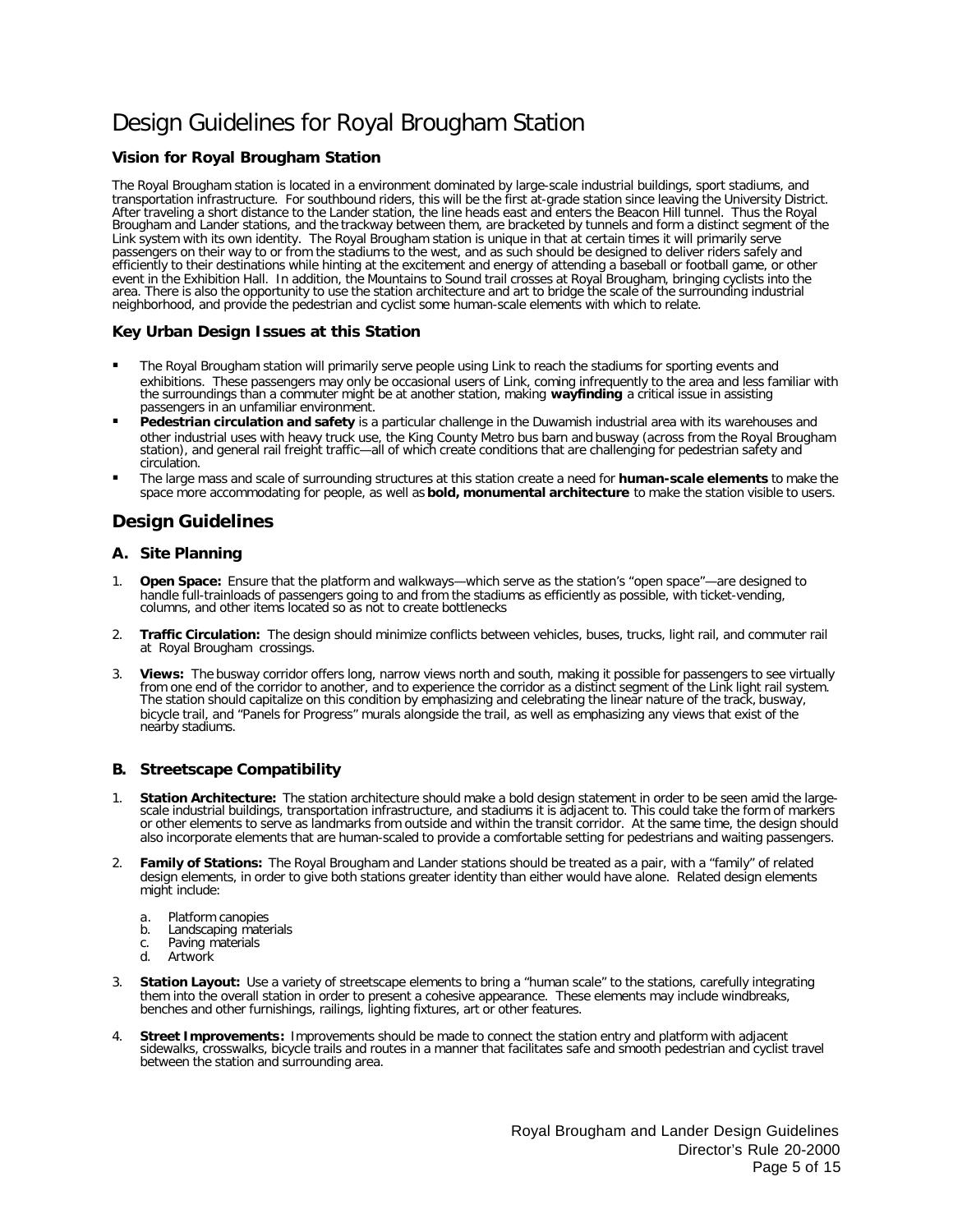- 3. **General Landscaping Requirements:** Landscape elements should be provided as part of the Link light rail project, with priority on trees as the most important component. Specifically:
	- a. City policy supports tree selection and spacing that maximizes the planting potential of the available space; in other words, requiring trees wherever they can be planted without compromising facility safety, and requiring large scale trees rather than small scale where it is feasible for them to successfully develop.
	- b. Low maintenance ground plane treatments (low shrubs, groundcover, seasonal flowers) are encouraged secondarily to vegetate areas that cannot accommodate trees, or as understory to tree planting, to enhance the safety and aesthetics of the pedestrian environment.
	- c. Provisions should be made for irrigation (manual or automatic) based on the need for supplemental water for a minimum of three years for all newly installed plant material.
- 6. **E3 Busway Landscaping:** Landscaping should be used to promote pedestrian comfort, enhance the streetscape, and reduce wind conditions. The proximity of the public bicycle trail along the east side of the E3 busway to the Royal Brougham and Lander stations and the trackway between them provides an opportunity for landscaping along the trail to lend visibility to the stations. Landscaping along the trail should:
	- be coordinated with the "Panels for Progress" mural project
	- b. include trees of a height and character to be seen from a distance, along with shrubs and groundcover to lend color, texture, and human-scale to the area
- 7. **Station Landscaping:** The walkway to the platform and the platform itself should include landscaping to mark the entrance to the platform and provide relief from the hardscape that dominates the area. Other considerations include:
	- a. designing platform landscaping and trail landscaping jointly, in order to create a landscape design that is compatible and greater than the sum of its parts
	- b. Choosing landscape materials that are easily maintained, drought-tolerant, and can withstand local conditions, including large crowds associated with events and a windy, open corridor of primarily impermeable surfaces
	- c. planting street trees and other vegetation on the platform and approaches, with exceptions only in cases where safety considerations outweigh the potential benefits associated with trees
- 3. **Public Art:** Art is an important aspect of how the Link system will be perceived by the user and the community. Link's public art may include stand-alone pieces as well as art that is integral to the design of the station and related area. Design considerations include:
	- a. Using art to enhance Link system-wide elements and identity, while still responding to the local context which is, at Royal Brougham, a long history of industrial uses now augmented by sports stadiums
	- b. Placing artwork and art enhanced station elements in prominent locations that are highly visible to pedestrians. At the Royal Brougham station, this may mean features of a larger scale than usual in order to be seen from a distance and to compete with scale of other buildings and structures in the area. Smaller, more intimately-scaled art is also appropriate to introduce as a way of creating a comfortable environment for pedestrians.
	- c. Artwork that has its own integrity individually and within the Link public art collection and that establishes "conversations" and relationships between stations, particularly in conjunction with the Lander station as the other half of a pair
	- d. Developing specific artworks in collaboration with other entities such as King County (along the bike trail)
	- e. Seizing opportunities to infuse functional elements of the station, such as benches, railings, kiosks, etc., with art

#### **C. Linkages**

- 1. **Pedestrian Access and Circulation:** Pedestrian circulation at this station is challenging due to a large street grid dominated by heavy truck and bus traffic along Royal Brougham and the busway. Therefore, it is especially important to include improvements to guide pedestrians from the stadiums, across the busway, and to the platform as safely and directly as possible. Although a grade-separated pedestrian bridge is being planned as part of the WSDOT State Route 519 project, until it is built pedestrians will likely travel along Royal Brougham Way between the stadium and the station. In order to facilitate safe pedestrian movement and gathering at the station entrance and platform, the station area should include the following improvements:
	- a. Clear pedestrian connections to the station entrance and platform from the sidewalks along Royal Brougham and the E3 busway
	- b. Paving patterns, colors and landscaping used to increase system safety and legibility for users, create a clear distinction between pedestrian and vehicular travel lanes, and alert motorized vehicles that pedestrian movement is a priority in this area—particularly important here with curbs that are at-grade with the street
	- c. Gathering areas on the platform and adjacent sidewalk and plaza areas, within clear sight of connecting pedestrian paths and sized to accommodate anticipated use
	- d. Fully accessible paths in accordance with ADA standards
- 2. **Bicycle Connections and Amenities:** The station should be designed to accommodate cyclists accessing Link via the King County bicycle trail that runs adjacent to the station as well as the Mountains to Sound trail running on the south side of Royal Brougham, including:
	- a. Storage facilities for bicycles located conveniently, yet not in conflict with the primary flow of pedestrians to the platform

Director's Rule 20-2000 Royal Brougham and Lander Design Guidelines Page 6 of 15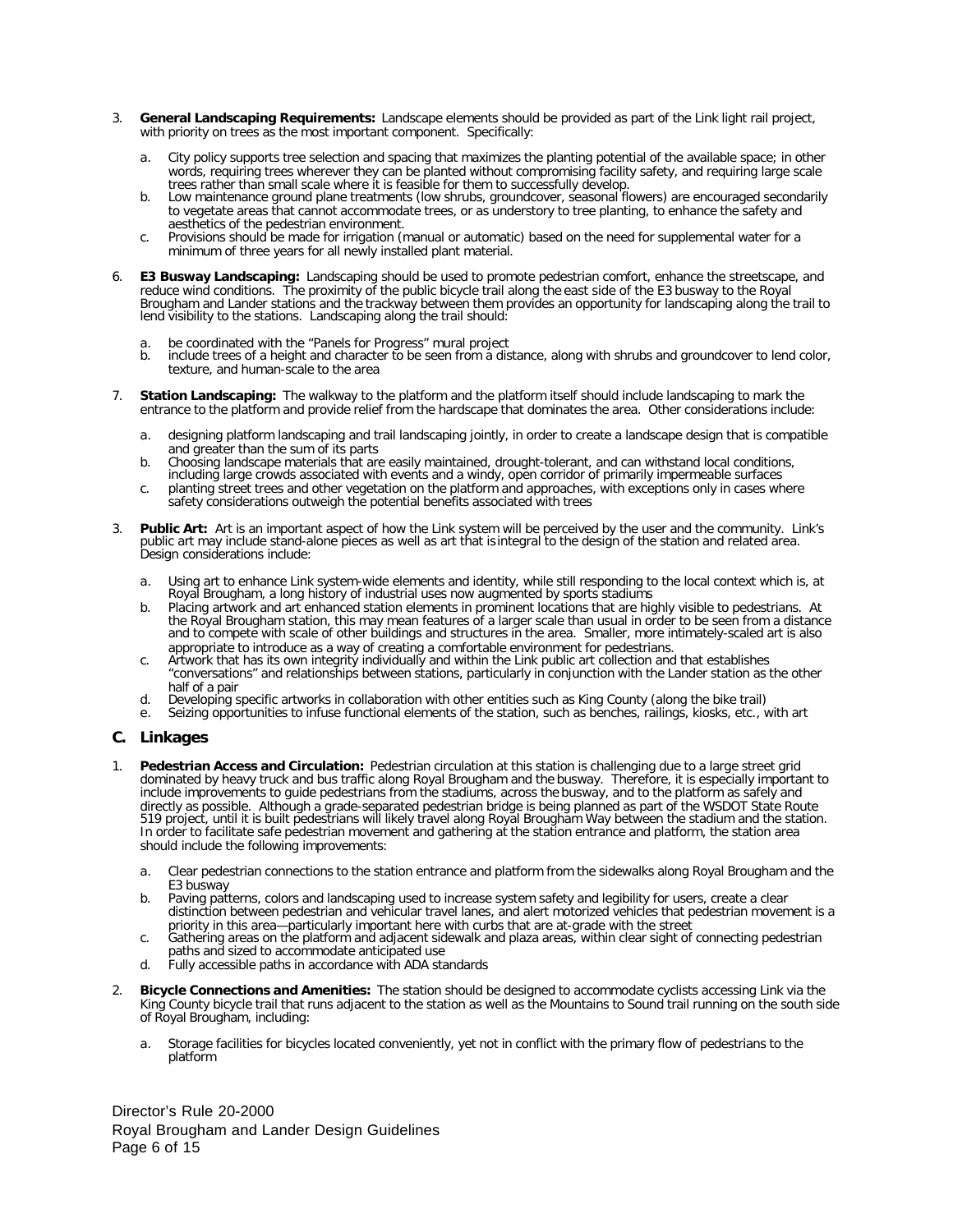- b. Link bicycle policy information posted clearly at the platform, along with regional trail information—specifically referencing the bike trail connection to West Seattle
- c. Safe and convenient entry/exit points from the bicycle trail to the platform
- 3. **Transit Connections:** There are numerous buses running along the E3 busway adjacent to Link light rail, and also along 4<sup>th</sup> Avenue South, one block to the west. To take advantage of the close proximity of bus and rail service, clear and safe connections between the platform and bus stops should be developed, including direct access from the platform entrance to the bus stop on the busway just south of Royal Brougham.
- 4. **Wayfinding:** Sited within the busway, the station is not easily visible from adjacent streets. Wayfinding should acknowledge this constraint and extend to the stadiums where the majority of riders are expected to be traveling to and from. In addition to traditional signs and system information, the art and architecture of the station itself may serve as an element of wayfinding if designed at a scale large enough to be seen from adjacent streets. Features to look for:
	- a. Signage that provides direction not only for the Link system, but to key destinations within the vicinity of each station entrance
	- b. Easy orientation through clearly identifiable pathways
	- c. Station identification that is easily seen from inside trains as passengers approach the station platform

#### **D. User Comfort**

- **Station Amenities:** The station should include the following amenities:
	- a. Phone (on or near platform) and/or security alerts
	- b. Waste receptacles (including cigarette receptacles at station entrances)
	-
	- c. Clocks<br>d. Inform d. Information display cases or kiosks
	- e. Seating—benches, standing bars, or rails
	- f. Weather protection—canopies and windbreaks
	- g. Trees and landscaping
- 2. **Lighting:** Assist wayfinding and promote safety by incorporating a combination of lighting conditions including ambient, direct, and path lighting in the design of the station.
- 3. **Security:** The station should be designed with Crime Prevention Through Environmental Design (CPTED) principles in mind in order to promote a crime-free environment for Link users.

#### **E. Materials and Finishes**

- 1. **Finish Materials:** The station environment should include a variety of finish materials and textures that work together in a coherent and harmonious manner and have some relationship to their surroundings.
- 2. **Durability and Maintenance:** All finish materials and other station elements shall be durable, vandal resistant and easily maintainable.
- 3. **Integration of Systems and Life/Safety Elements:** There are numerous systems structures, life/safety elements, signals, and equipment which are necessary to the operation of Link, but which should nonetheless be seamlessly integrated into the design of each station. Although many of these may be "stock" items and not custom-designed for Link, they should be compatible with the station design or otherwise sited unobtrusively so as not to distract from the overall station design.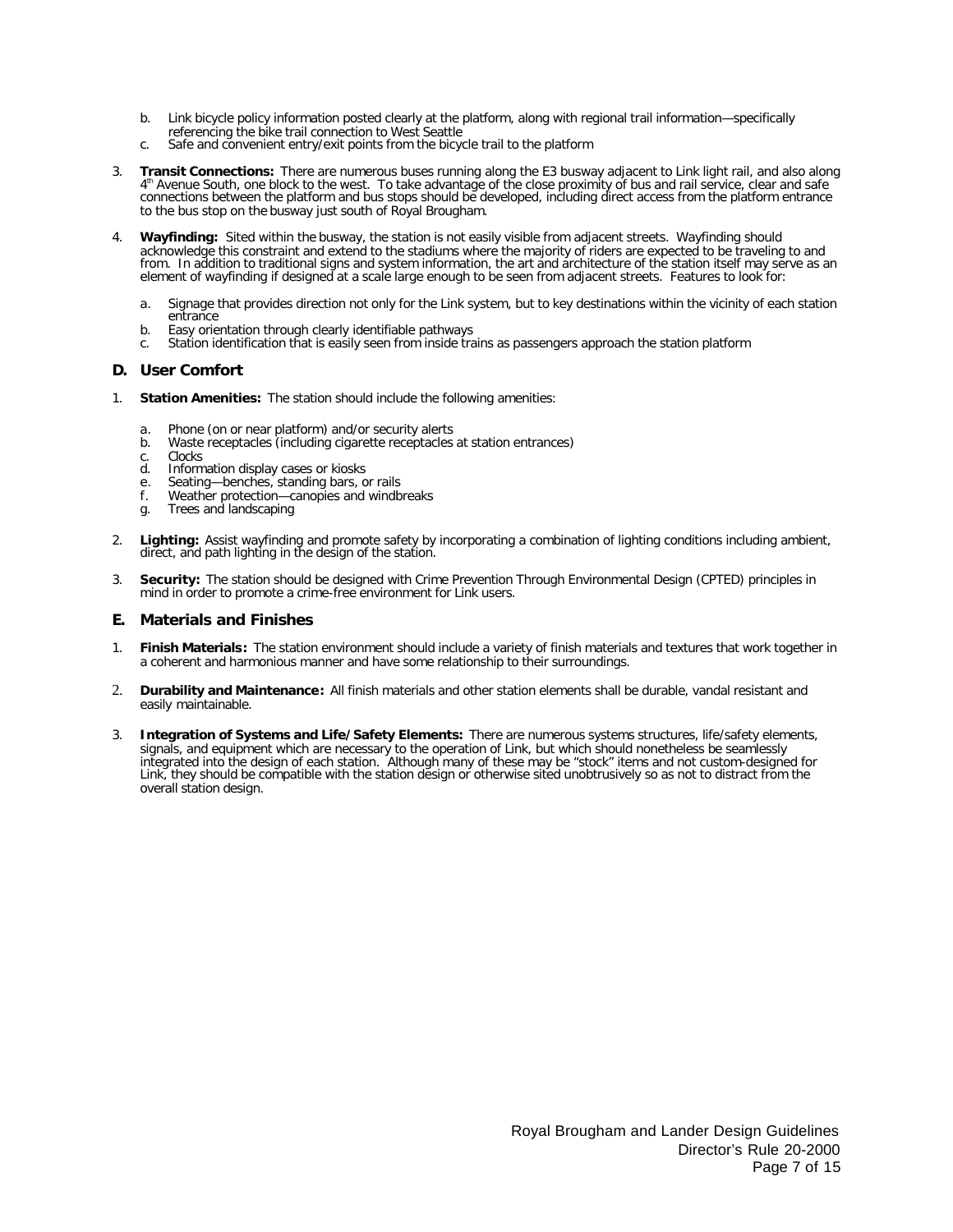# **Design Guidelines for Lander Station**

#### **Vision for Lander Station**

The Lander station is expected to serve riders who are either employees within the Duwamish industrial area, or bus riders transferring to light rail in order to proceed to points north or south in the Link light rail system. For northbound riders coming from the Rainier Valley, there will be dramatic views exiting the Beacon Hill tunnel looking out over the Duwamish industrial area directly toward the new baseball and football stadiums before pulling into the Lander station. After traveling a short distance to the Royal Brougham station, the line enters the Downtown tunnel. Thus the Royal Brougham and Lander stations, and the trackway between them, are bracketed by tunnels and form a distinct segment of the Link system with its own identity. To serve both types of riders, the station should safely accommodate pedestrians in an area dominated by vehicles and pavement. It should also reference the industrial heritage and present use of the area along with the changes that are occurring with new construction and new uses.

#### **Key Urban Design Issues at this Station**

- ß Pedestrian circulation and safety is a particular concern in the Duwamish industrial area with its warehouses and other industrial uses with heavy truck use and general rail freight traffic—all of which create conditions that are challenging for pedestrian circulation.
- The industrial character of the area highlights the need for human-scale elements to make the space more accommodating for pedestrians.

### **Design Guidelines**

#### **A. Site Planning**

- 1. **Traffic Circulation:** The design should minimize conflicts between vehicles, buses, trucks, trail users, pedestrians, and light rail at the Lander intersection.
- 2. **Views:** The busway corridor offers long, narrow views north and south, making it possible for waiting passengers to see virtually from one end of the corridor to another, and to experience the corridor as a distinct segment of the Link light rail system. The station should capitalize on this condition by emphasizing the linear nature of the track, busway, bicycle trail, and "Panels for Progress" murals alongside the trail.

#### **B. Streetscape Compatibility**

- 1. **Station Architecture:** The station architecture should make a bold design statement in order to read amid the largescale industrial buildings it is adjacent to. This could take the form of markers or other elements to serve as landmarks from outside and within the transit corridor. At the same time, the design should also incorporate elements that are human-scaled to provide a comfortable setting for pedestrians and waiting passengers.
- 2. **Family of Stations:** The Royal Brougham and Lander stations should be treated as a pair, with a "family" of related design elements, in order to give both stations greater identity than either would have alone. Related design elements might include:
	-
	- a. Platform canopies<br>b. Landscaping mate Landscaping materials
	- c. Paving materials
	- d. Artwork
- **Station Layout:** Use a variety of streetscape elements including windbreaks, benches, railings, and art to bring a "human scale" aspect to the stations, carefully integrating them into the overall station in order to present a cohesive appearance.
- 4. **Street Improvements:** Improvements should be made to connect the station entry and platform with adjacent sidewalks and crosswalks in a manner that facilitates safe and smooth pedestrian travel between the station and surrounding area.
- 5. **General Landscaping Requirements:** Landscape elements should be provided as part of the Link light rail project, with priority on trees as the most important component. Specifically:
	- a. City policy supports tree selection and spacing that maximizes the planting potential of the available space; in other words, requiring trees wherever they can be planted without compromising facility safety, and requiring large scale trees rather than small scale where it is feasible for them to successfully develop.
	- b. Low maintenance ground plane treatments (low shrubs, groundcover, seasonal flowers) are encouraged secondarily to vegetate areas that cannot accommodate trees, or as understory to tree planting, to enhance the safety and aesthetics of the pedestrian environment.
	- c. Provisions should be made for irrigation (manual or automatic) based on the need for supplemental water for a minimum of three years for all newly installed plant material.

Director's Rule 20-2000 Royal Brougham and Lander Design Guidelines Page 8 of 15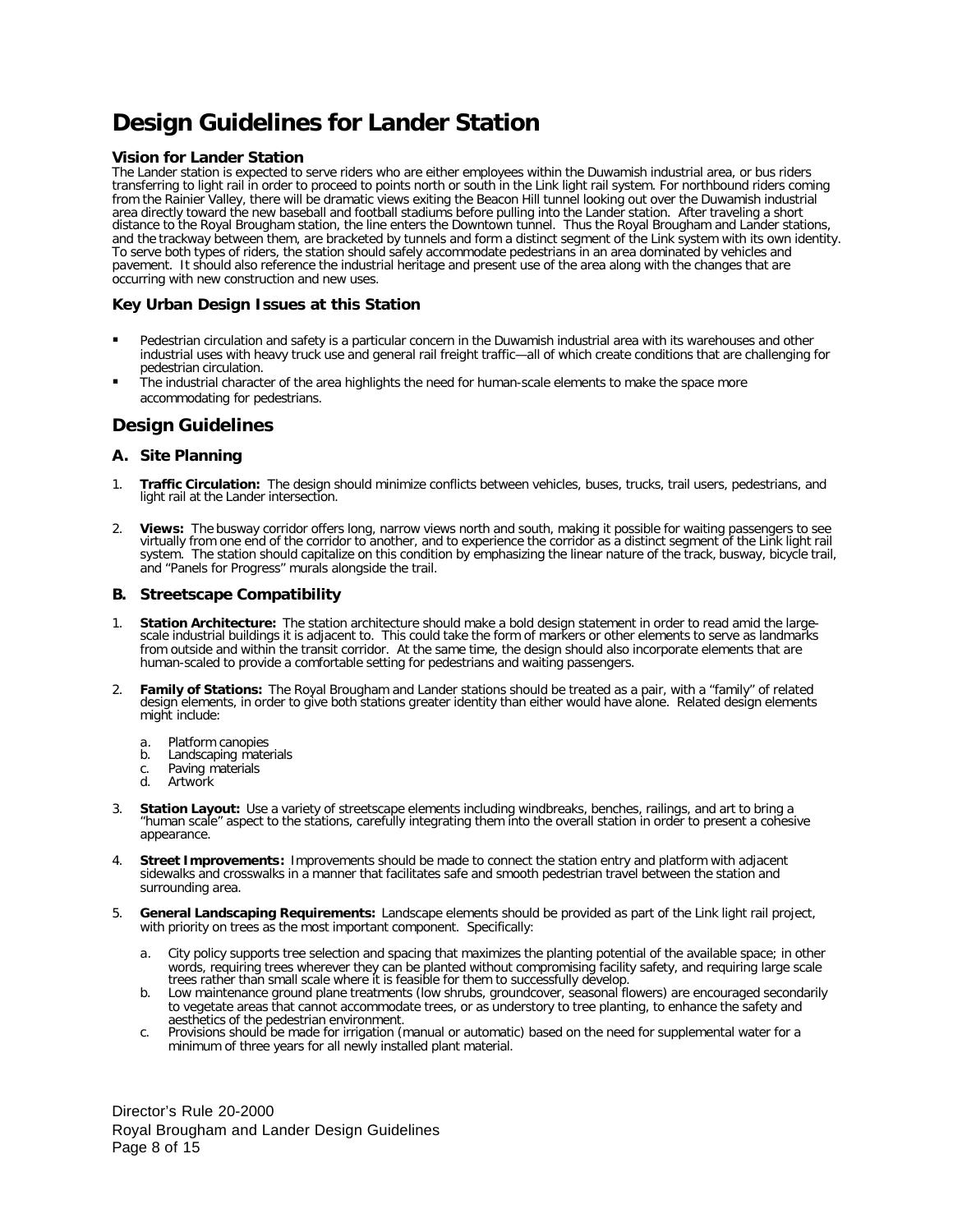- 6. **E3 Busway Landscaping:** Landscaping should be used to promote pedestrian comfort, soften the streetscape, and reduce wind conditions. The proximity of the public bicycle trail along the east side of the E3 busway to the Royal Brougham and Lander stations and the trackway between them provides an opportunity for landscaping along the trail to lend visibility to the stations. Landscaping along the trail should:
	- a. be coordinated with the "Panels for Progress" mural project<br>b. include trees of a height and character to be seen from adja
	- include trees of a height and character to be seen from adjacent streets, along with shrubs and groundcover to lend color, texture, and human-scale to the area
- 7. **Station Landscaping:** The walkway to the platform and the platform itself should include landscaping to mark the entrance to the platform and provide relief from the hardscape that dominates the area. Other considerations include:
	- a. designing platform landscaping and trail landscaping jointly, in order to create a landscape design that is compatible and greater than the sum of its parts
	- b. Choosing landscape materials that can withstand local conditions, including a windy, open corridor that is primarily impermeable surfaces
	- c. planting street trees on the platform and approaches wherever possible, with exceptions only cases where safety considerations outweigh the potential benefits associated with trees.
- 8. **Public Art:** Art is an important aspect of how the Link system will be perceived by the user and the community. Link's public art may include stand-alone pieces as well as art that is integral to the design of the station and related area. Design considerations include:
	- a. Using art to enhance Link system-wide elements and identity, while still responding to the local context which is, at Lander, a long history of industrial uses
	- b. Placing artwork and art enhanced station elements in prominent locations that are highly visible to pedestrians.. At the Lander station, this may mean artwork of a larger scale than usual in order to be seen from east and west along Lander Street. Smaller, more intimately-scaled art is also appropriate to introduce as a way of creating a comfortable environment for pedestrians.
	- c. Artwork that has its own integrity individually and within the Link public art "collection" and that establishes "conversations" and relationships between stations, particularly in conjunction with the Royal Brougham station as the other half of a pair
	- d. Developing specific artworks in collaboration with other entities such as King County (along the bike trail)
	- Seizing opportunities to infuse functional elements of the station, such as benches, railings, kiosks, etc., with art

#### **C. Linkages**

- 1. **Pedestrian Access and Circulation:** Pedestrian circulation at this station is challenging due to a large street grid dominated by heavy truck and bus traffic along Lander and the busway. Therefore, it is especially important to include improvements to guide pedestrians from the surrounding area, across the busway, and to the platform as safely and directly as possible. In order to facilitate safe pedestrian movement and gathering at the station entrance and platform, the station area should include the following improvements:
	- a. Clear pedestrian connections to the station entrance and platform from the sidewalks along Lander and Holgate
	- b. Paving patterns, colors and landscaping used to increase system legibility for users, create a clear distinction between pedestrian and vehicular travel lanes, and alert motorized vehicles that pedestrian movement is a priority in this area—particularly important here with curbs that are at-grade with the street
	- c. Gathering areas on each platform, within clear sight of connecting pedestrian paths
	- d. Fully accessible paths in accordance with ADA standards
- 2. **Bicycle Connections and Amenities:** The station should be designed to accommodate cyclists accessing Link via the King County bicycle trail that runs adjacent to the station, including:
	- a. Storage facilities located conveniently, yet not in conflict with the primary flow of pedestrians to the platform; note that the anticipated demand for bicycle storage at these two stations will be met entirely by the Lander station until such time as the Royal Brougham station is completed
	- b. Link bicycle policy information posted clearly at the platform, along with regional trail information
	- c. Safe and convenient entry/exit points from the bicycle trail to the platform
- 3. **Transit Connections:** There are numerous buses running along the E3 busway adjacent to Link light rail, and also along 4<sup>th</sup> Avenue South, one block to the west. To take advantage of the close proximity of bus and rail service, clear and safe connections between the platform and bus stops should be developed, including direct access from the platform entrance at Lander to the nearest bus stop.
- 4. **Wayfinding:** Sited within the busway, the station is not easily visible from adjacent streets. Wayfinding should acknowledge this constraint and extend east and west along Lander where the majority of riders are expected to be traveling to and from. In addition to traditional signs and system information, the art and architecture of the station itself may serve as an element of wayfinding if designed at a scale large enough to be seen from adjacent streets. Features to look for:
	- a. Signage that provides direction not only for the Link system, but to key destinations within the vicinity of each station entrance
	- b. Easy orientation through clearly identifiable pathways